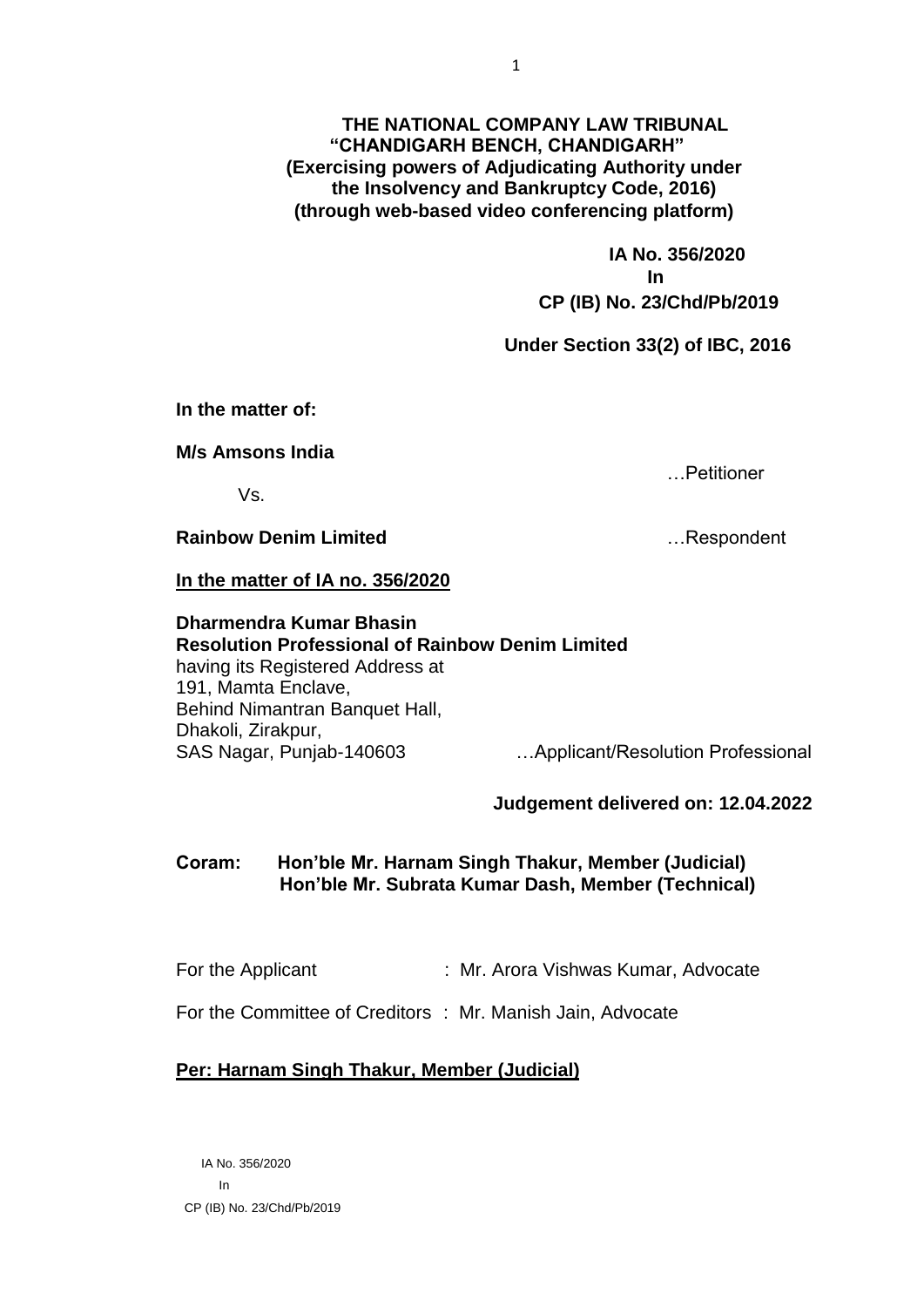## **ORDER**

## **IA No. 356/2020**

The present application has been filed by the Resolution Professional to liquidate Corporate Debtor under Section 33(2) of the Insolvency and Bankruptcy Code, 2016. In this case, the petition for initiation of CIRP process filed by M/s Amsons India (Operational Creditor) against the Corporate Debtor under Section 9 of the IBC, 2016 was admitted by this Tribunal by order dated 09.12.2019. Accordingly, Mr. Dharmendra Kumar Bhasin was appointed as IRP. The IRP made public announcement dated 13.12.2019 in prescribed Form A, In accordance with Regulation 6 of IBBI (CIRP) Regulations, 2016 (hereinafter referred to as Regulations) read with Section 13(1)(b) and 15 of the Code **(Annexure 1)**.

2. It is submitted that the IRP constituted the Committee of Creditors (CoC) on 02.01.2020 with Asset Care & Construction Enterprise Limited (with 94.04% voting share) and Edelweiss Asset Reconstruction Company Limited (with 5.96% voting share). In the First Meeting of Committee of Creditors (COC) was convened on 07.01.2020, as a result of e-voting of the members of the COC, Dharmendra Kumar Bhasin (IRP) was confirmed to act as a Resolution Professional (RP) to carry out the CIR Process.

3. It is further submitted that Second Meeting of Committee of Creditors was convened on 27.01.2020, whereby decision on Publication of invitation of Resolution Plan was taken decisions on Form G, Evaluation Matrix and Request for Resolution Plan (RFRP) document were taken by CoC, Eligibility criteria for prospective Resolution Applicants were finalized. As a result of which the

 IA No. 356/2020 in a shekarar ta <mark>I</mark>n CP (IB) No. 23/Chd/Pb/2019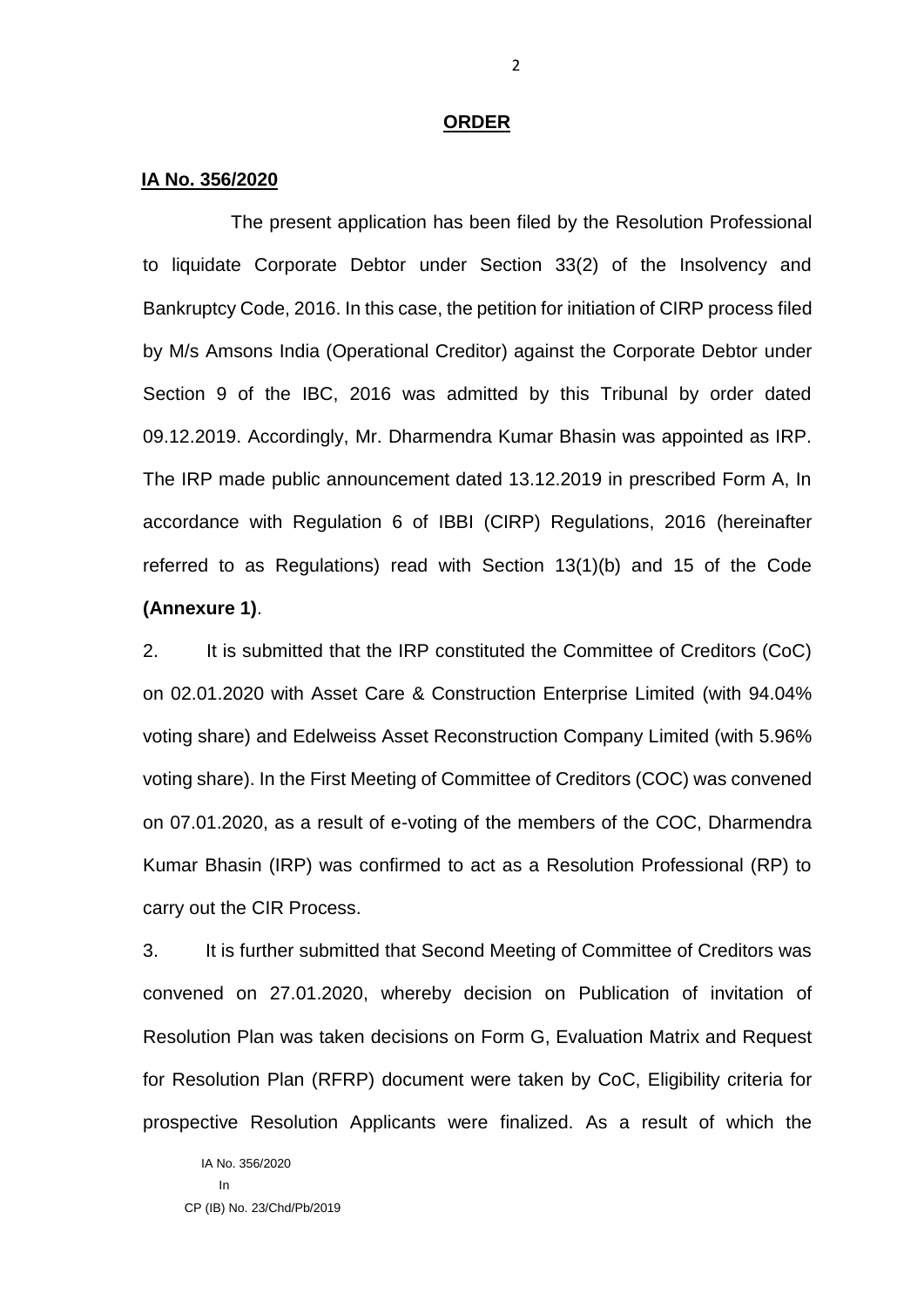Applicant published Invitation for Expression of Interest (in Form G) for Submission of Resolution Plan, as per regulations 36A (1) and 36A (2), on 05.02.2020

4. It is averred by the applicant that the third Meeting of Committee of Creditors was held on 04.03.2020. As No Resolution Applicant submitted EOI to submit Resolution Plan in accordance with Regulation 36A (7), a decision on republication of Form G by was taken by CoC. As a result of which the Applicant republished Invitation for EOI for Submission of Resolution Plans in prescribed form G on 06.03.2020 and last date to submit the Expression of Interest of Interest was fixed by 29.03.2020. Consequent to that, no Resolution Applicant submitted EOI in accordance with regulation 36A(7)

5. It is contended by the applicant that fourth meeting of Committee of Creditors was held on 31.03.2020 to discuss future course of action amid the COVID-19 Pandemic. The Fifth Meeting of Committee of Creditors was convened on 24.06.2020, a unanimous decision amongst the members of the COC to place the proposal for Liquidation was taken as no Expression of Interest was duly submitted in accordance with Regulation 36A (7) to the RP despite publication of Form G twice.

6. It is submitted that sixth meeting of Committee of Creditors took place on 11.07.2020, whereby the members of COC discussed the possibilities for future course of business. Subsequently, the Agenda/resolution for liquidation was put to vote electronically. In the same meeting the members of CoC discussed on the Agendas concerning Regulation 39B, 39C and 39D.

7. Now, coming to the merit of the application, before considering the prayer, we would like to refer the Section 33(2) of IBC and the same is reproduced below:-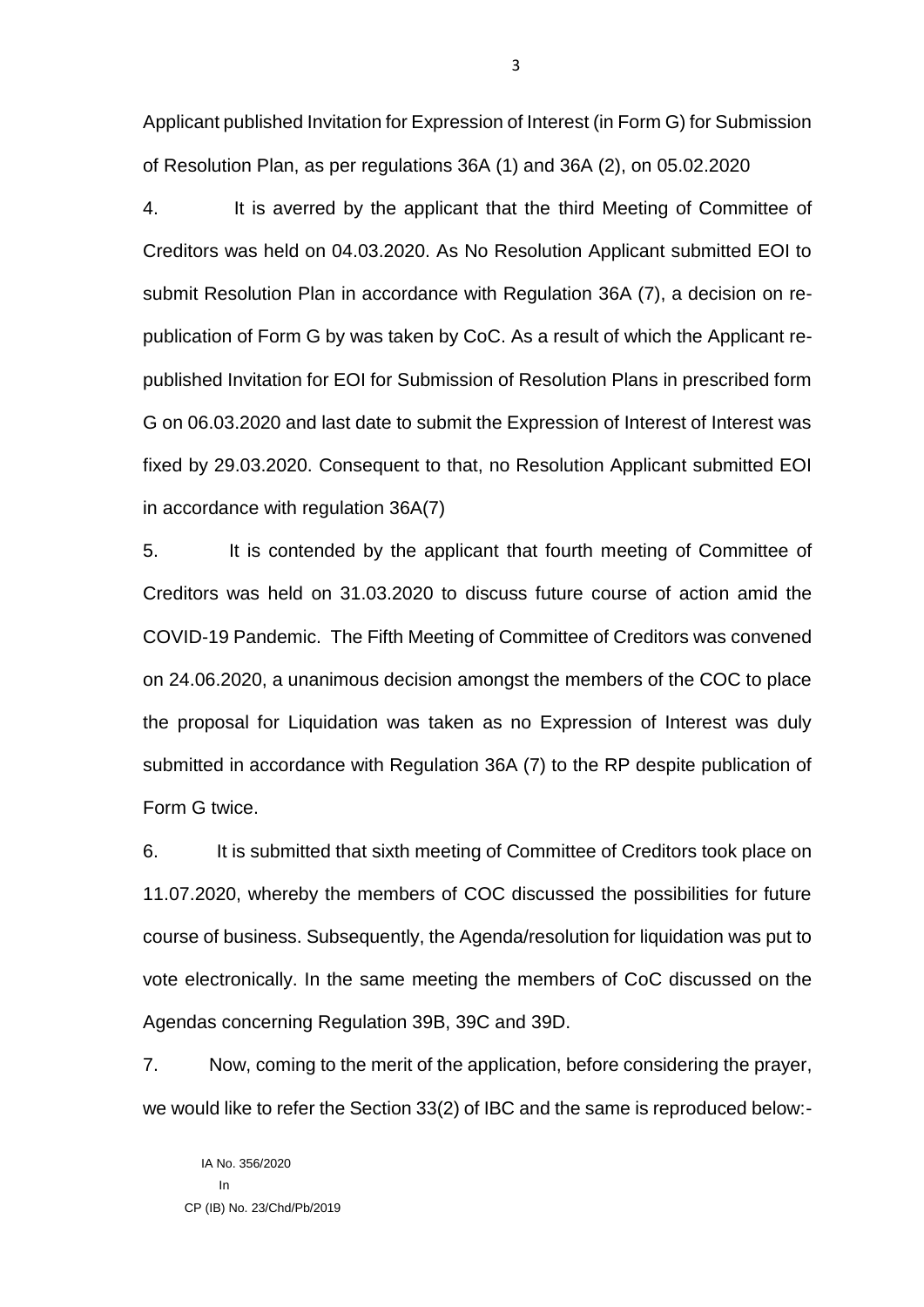"Section 33(2): Initiation of liquidation

(1) ………….

(*2) Where the resolution professional, at any time during the Corporate Insolvency Resolution Process but before confirmation of resolution plan, intimates the Adjudicating Authority of the decision of the Committee of Creditors [approved by not less than sixty-six percent, of the voting share] to liquidate the corporate debtor, the Adjudicating Authority shall pass a liquidation order as referred to in sub clauses (i), (ii) and (iii) of clause (b) of sub-section (1).*

*[Explanation. - For the purpose of this sub-section, it is hereby declared that the Committee of Creditors may take the decision to liquidate the corporate debtor, any time after its constitution under sub-section (1) of Section 21 and before the confirmation of the resolution plan, including at any time before the preparation of the information memorandum.]* 

8. A bare perusal of the provisions shows that there are three circumstances under which the liquidation order can be passed by the Adjudicating Authority:-

i. before the expiry of the Insolvency Resolution Process period;

ii. Maximum period permitted for completion of the Corporate Insolvency Resolution Process under Section 12 or the fast track Corporate Insolvency Resolution Process under Section 56 as the case may be; and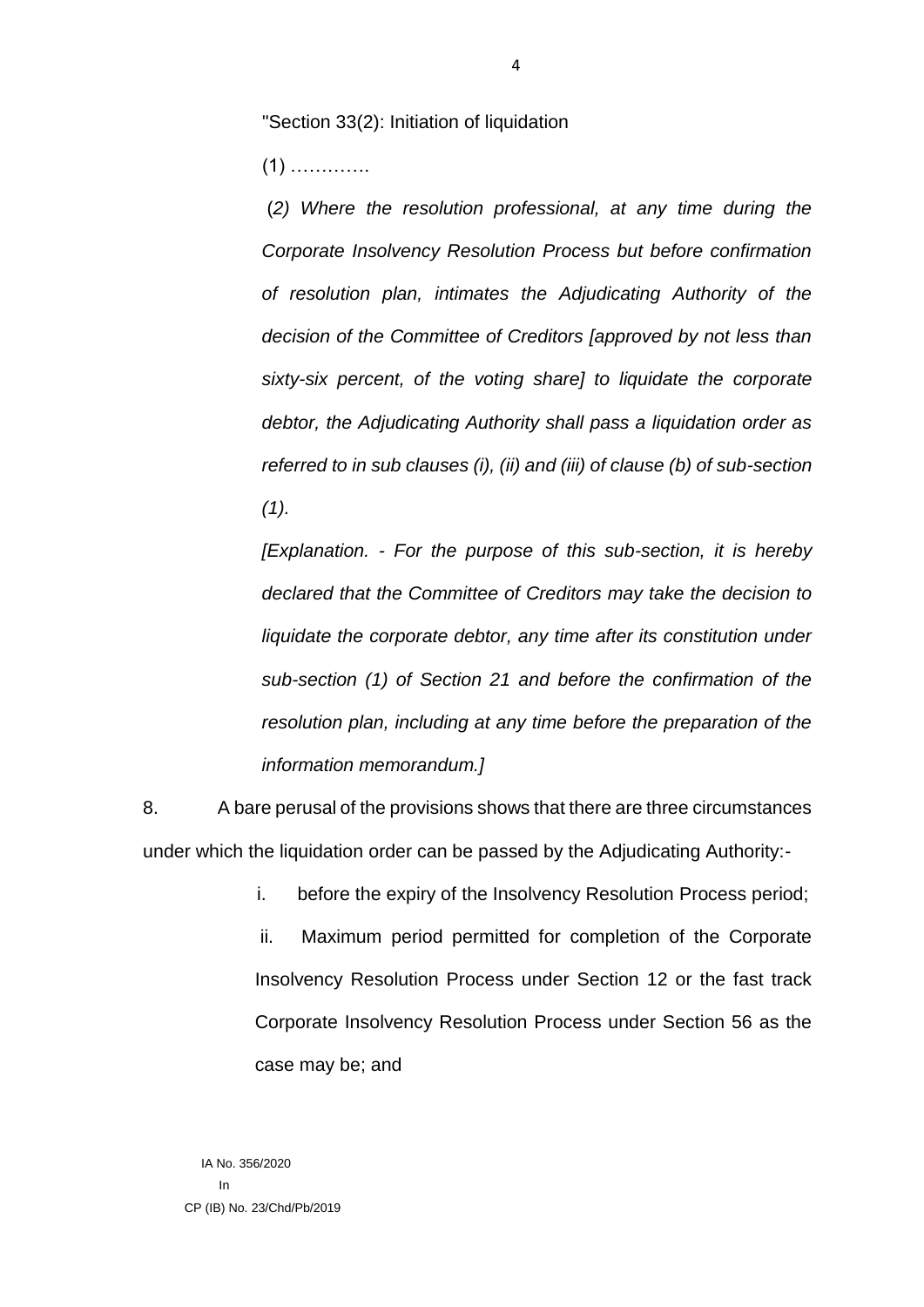iii. If does not receive a resolution plan under sub-section (6) of Section 30.

9. In the present case, the Resolution Professional has published the Form G inviting the Expression of Interest (EOI) on 05.02.2020 and 06.03.2020. However, pursuant to above publications, no EOI was received. In the Sixth Meeting of COC held on 11.07.2020, the COC has decided to liquidate the Corporate Debtor by passing Resolution in the aforesaid meeting and further resolved to appoint Resolution Professional as Liquidator

10. We have carefully considered the submissions made in the application by the Resolution Professional and have also perused the records.

11. It is submitted that the CoC in its  $6<sup>th</sup>$  meeing held on 11.07.2020 has resolved to appoint the present RP i.e. Mr. Dharmender Kumar Bhasin, Registration No. IBBI/IIPA-002/IP-N00816/2019-2020/12564 as liquidator and he has filed his consent in **Annexure-13.** Copy of Liquidator's Fee after negotiation with the members of COC is attached as **Annexure-14,** which shall form the part of Liquidation Cost. The Liquidator's Fee shall be structured in the manner mentioned herein below:

*a. In case the security interest is relinquished to Liquidation Estatethe Liquidator's Fees shall be 50% of rates of Liquidator's Fees provided under Regulation 4(2) of IBBI (Liquidation Process) Regulations, 2016.*

*b. In case the Security Interest is not relinquished to Liquidation Estate (In such case, there will be no Liquidation Estate available to be liquidated by the Liquidator) the Liquidator shall be entitled to the same monthly fees as paid to the Resolution Professional during the CIRP (i.e. Rs. 2,50,000/-*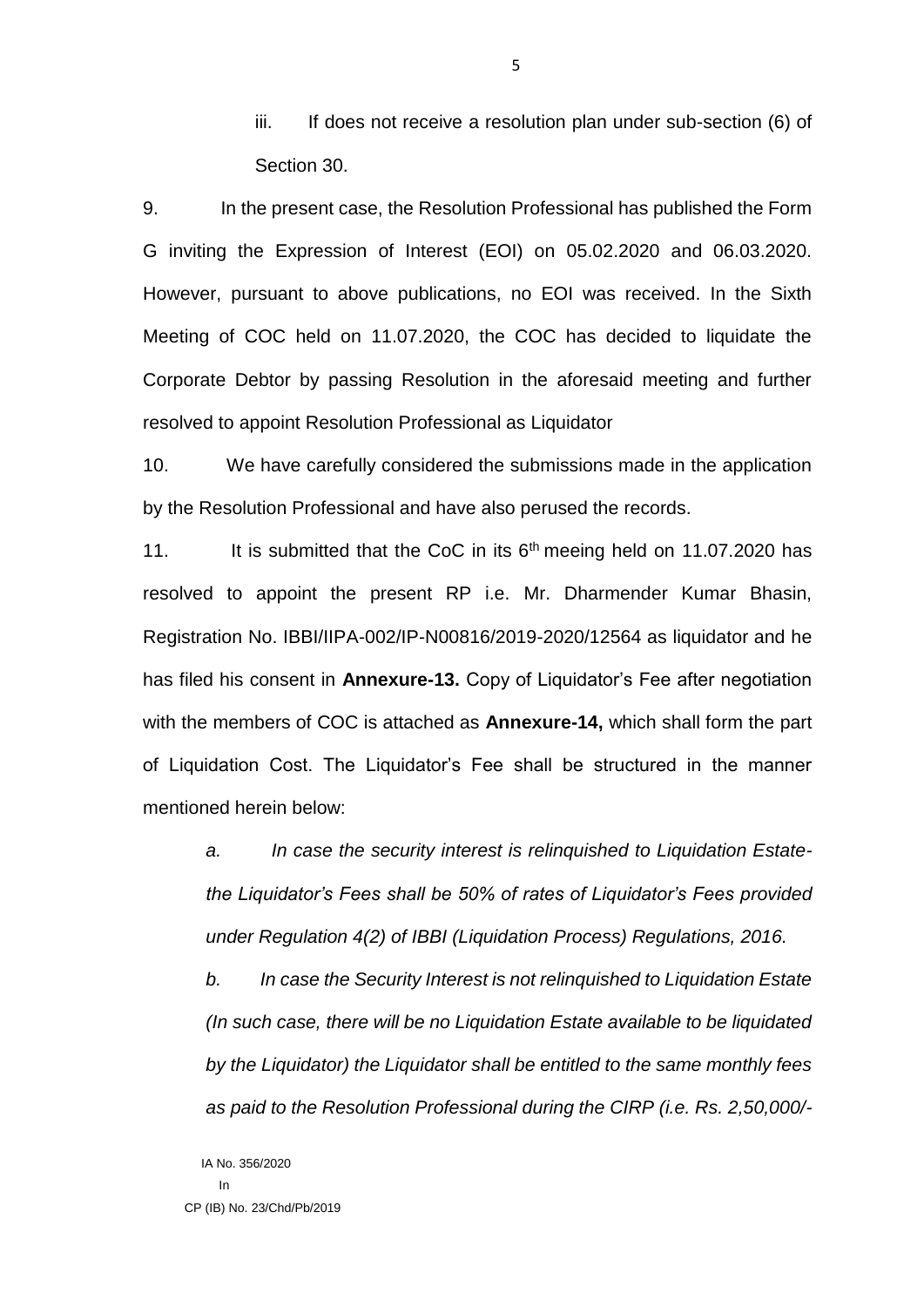*) from the date of Liquidation Commencement date to the date of Dissolution of the Corporate Debtor.*

*GST and out of pocket expenses shall be addition to the above.*

12. It is further submitted that in respect to compliance of Regulation 39C, the members of COC in 6th meeting of COC, resolved that it is too early to decide the corporate debtor or its business be sold as going concern or not. Therefore, this matter is required to be taken up by the liquidator before the stakeholders committee, after liquidation order is passed by the Adjudicating Authority

13. It is averred that the estimated Liquidation Cost arrived at is Rs. 1,05,21,500 (excluding Liquidator's Fees), annexed as **Annexure-15.** The applicant submitted that since the liquid funds are available with the Corporate Debtor is more than the estimated Liquidation Cost, therefore, there is no need of plan to approve under Regulation 39B(3) to the Adjudicating Authority while filing under Section 33 of the Code.

14. In view of the satisfaction of the conditions provided under Section 33 of the Code, the Corporate Debtor i.e. **M/s Rainbow Denim Limited** is directed to be liquidated in the manner as laid down in Chapter III of the Code.

15. Accordingly, by exercising our power under Section 33(2) pass the following order:-

- i. The Corporate debtor is liquidated with immediate effect in the manner provided under Chapter III Part II of the IBC 2016;
- ii. Since the RP has given his consent to act as Liquidator, therefore, Mr. Dharmendra Kumar Bhasin bearing Registration No.IBBI/IPA-002/IP-N00816/2019-20/12564, resident of 191, Mamta Enclave,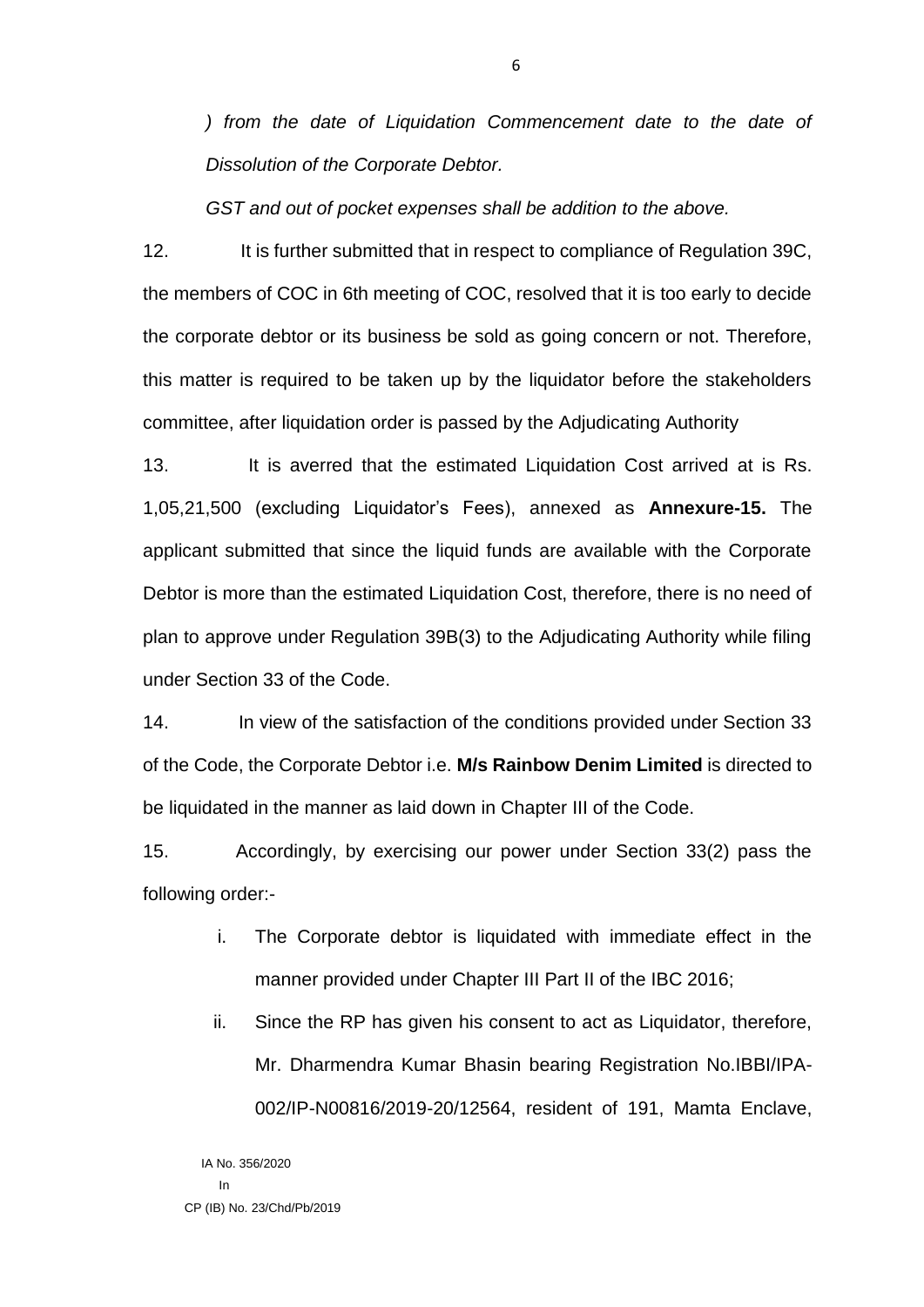Behind Nimantran Banquet Hall, Dhakoli, Zirakpur, SAS Nagar, Punjab, Mobile No. 9877932667, e-mail: cmadkbhasin@gmail.com is hereby appointed as liquidator;

- iii. The liquidator is directed to take custody and control of the assets, property of the Corporate Debtor with immediate effect and made a public announcement clearly stating that the Corporate Debtor is under Liquidation in terms of Regulation 12 of the Insolvency and Bankruptcy Board of India (Liquidation Process) Regulations, 2016;
- iv. The Provision of Section 33 (5), (6) and (7) of the IBC, 2016 shall have come into force with immediate effect. The Order of Moratorium passed under Section 14 of the Insolvency and Bankruptcy Code, 2016 shall cease to have its effect and a fresh Moratorium under Section 33(5) of the Insolvency and Bankruptcy Code shall commence;
- v. This Order shall be deemed to be a notice of discharge to the officers, employees and the workmen of the corporate debtor as per Section 33(7) of the Insolvency and Bankruptcy Code, 2016;
- vi. The Liquidator shall submit a Preliminary Report to the Adjudicating Authority within seventy-five (75) days from the Liquidation commencement date as per Regulation 13 of the Insolvency and Bankruptcy (Liquidation Process) Regulations, 2016;
- vii. The Liquidator shall file regular progress reports as per Regulation 15 of the Insolvency and Bankruptcy (Liquidation Process) Regulations, 2016 every fortnightly thereafter;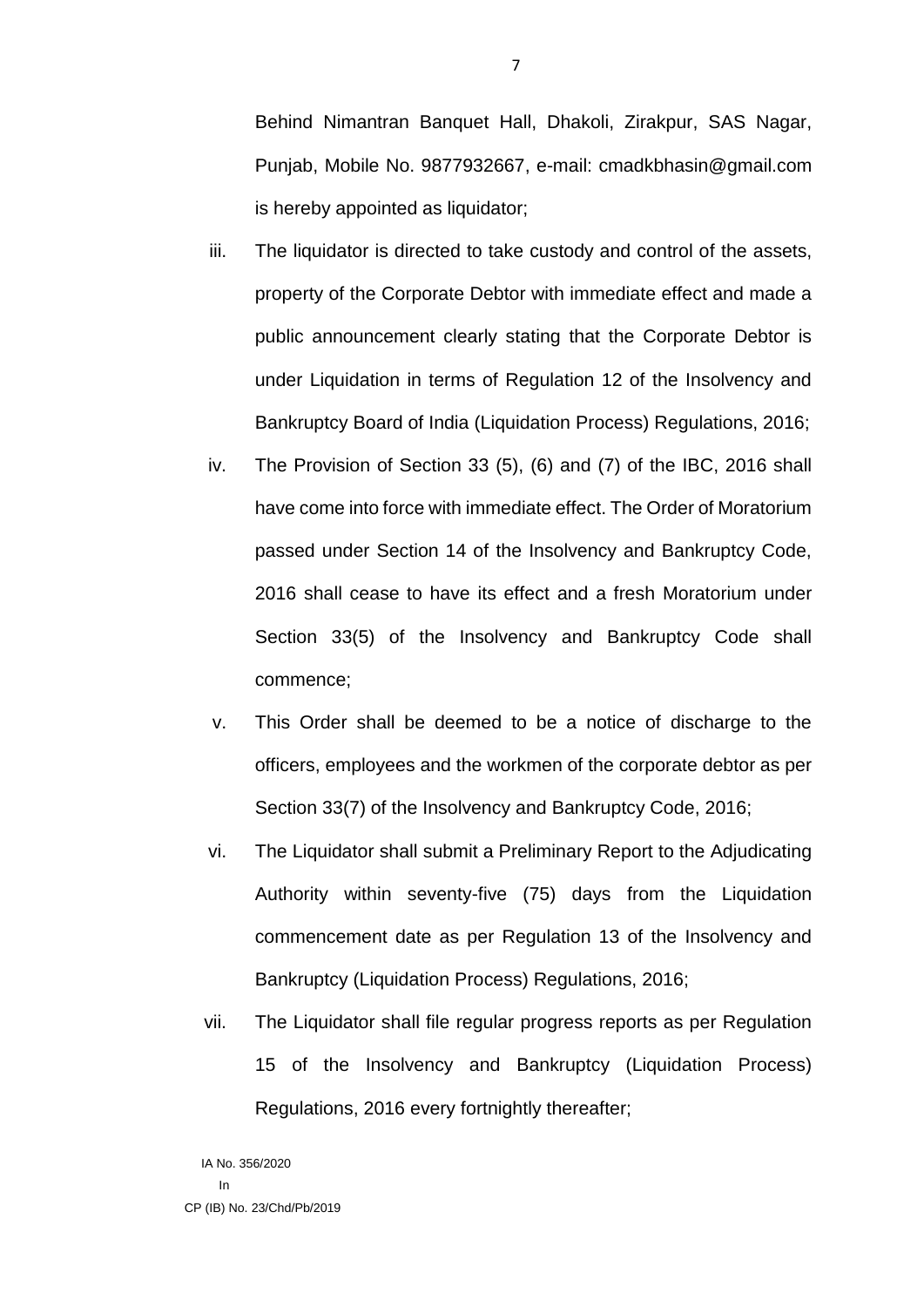- viii. The Liquidator shall take necessary legal action to recover the trade receivables and other credits such as loans and advances from the parties which are reflected in the latest Balance Sheet of the Corporate Debtor, if any. This direction is hereby given in concurrence of the jurisdiction prescribed under Section 33(5) of the Code.
- ix. On initiation of the liquidation process but subject to Section 52 of the Code, no suit or other legal proceeding shall be instituted by or against the Corporate Debtor save and except the liberty to the Liquidator to institute suit or other legal proceeding on behalf of the Corporate Debtor with prior approval of this Adjudicating Authority, as provided in Section 33(5) of the Code read with its proviso.
- x. That all the powers of the Board of Directors, key managerial personnel and the partners of the Corporate Debtor, as the case may be, shall cease to have effect and shall be vested in the liquidator;
- xi. That the personnel of the Corporate Debtor shall extend all assistance and cooperation to the Liquidator as may be required by him in managing the affairs of the Corporate Debtor and provisions of Section 19 of the Code shall apply in relation to voluntary liquidation process as they apply in relation to liquidation process with the substitution of references to the liquidator for references to the Interim Resolution Professional;
- xii. The Registry is directed to communicate a copy of the Order to the Corporate Debtor immediately;